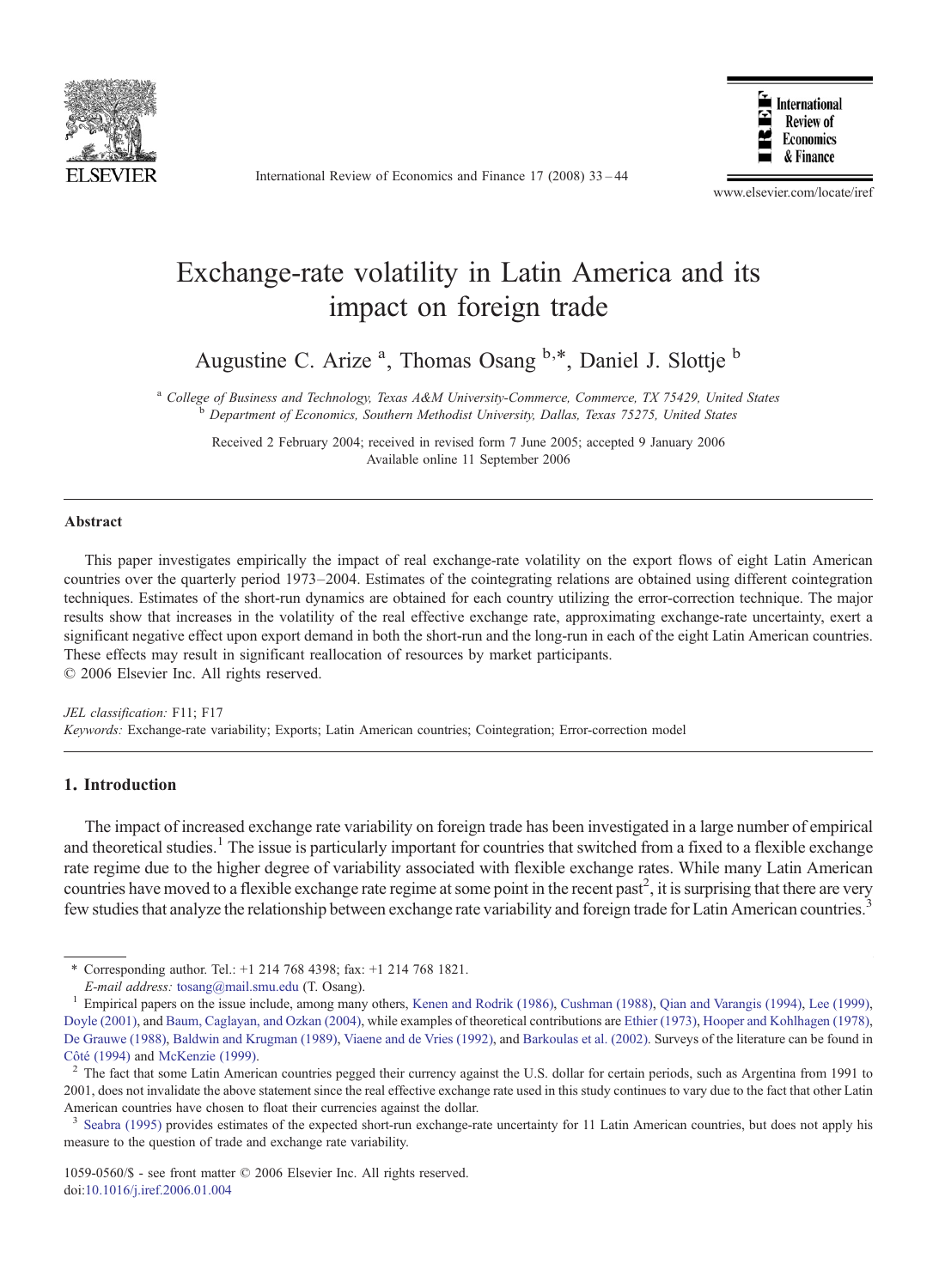The purpose of this paper is to close this gap and provide estimates of the short- and long-run impact of exchange rate variability on export flows for eight Latin American economies.

In estimating these effects, we follow the approach introduced by [Arize, Osang, and Slottje \(2000\)](#page--1-0) who examine the impact of exchange-rate volatility on the export flows for thirteen LDCs using both cointegration and error-correction techniques. Based on that approach, we find that the variability of the real exchange rate had a negative effect on export demand for all Latin American countries in our sample, both in the short and the long run. This result is quite surprising given that most countries in this study are middle-income economies according to World Bank classification and thus should have forward markets that would allow traders to hedge transaction exposure. But, as our results show, even fairly developed economies may not be able to completely insulate real economic flows from the fluctuations in international financial markets, and, as a result, these countries have to bear the negative consequences of such fluctuations.

Our results are on the whole consistent with the scant evidence on the relationship between exchange rate variability and export behavior of Latin American countries obtained by previous studies. [Coes \(1981\)](#page--1-0) uses a log-level specification to examine Brazilian exports (annual data for 1965–1974) and concludes that a significant reduction in exchange-rate uncertainty in the country's economy during the crawling-peg era had a positive effect on the country's exports after the crawling peg was adopted in 1968. The study by [Brada and Mendez \(1988\)](#page--1-0) includes 15 Latin American countries and covers the 1973–1977 period. While their conclusion is similar to ours, namely that exchangerate uncertainty inhibits bilateral exports, they do not use a measure of exchange-rate volatility, but instead rely on a various dummy variables to account for the effects fixed versus flexible exchange rate regimes. [Caballero and Corbo](#page--1-0) [\(1989\)](#page--1-0) use a Koyck-type model and real bilateral exchange-rate volatility measure to estimate an export demand equation for six countries, among them Chile, Colombia, and Peru. They conclude that there is a strong negative effect of real exchange-rate uncertainty on the exports of all these countries.

Furthermore, the empirical results derived in this paper are also consistent with recent studies showing a significant negative (long-run) impact of exchange-rate volatility on export flows for developing countries outside of Latin America (e.g., [Arize et al., 2000; Bahmani-Oskooee, 2002\)](#page--1-0).<sup>4</sup>

The remainder of the paper is organized as follows. In Section 2, we examine the specification of our empirical model followed by a discussion of econometric methodology issues. Data sources and variable definitions are described in Section 3. In Section 4, we discuss the empirical results for the eight countries. Conclusions are drawn in the last section.

### 2. Model specification

A common specification of export demand in the flexible exchange-rate environment is<sup>5</sup>:

$$
Q_t = \tau_0 + \tau_1 \cdot w_t + \tau_2 \cdot P_t + \tau_3 \cdot \sigma_t + EC_t,
$$
\n<sup>(1)</sup>

where  $Q_t$  denotes the logarithm of a country's exported goods,  $w_t$  is the logarithm of a scale variable which captures world demand conditions;  $p_t$  is the logarithm of relative prices and is measured by the ratio of that country's export price in U.S. dollars to the world export price in U.S. dollars;  $\sigma_t$  is a measure of exchange-rate risk; and  $EC_t$  is a disturbance term. It is expected that  $\tau_1>0$ ;  $\tau_2<0$ ; and  $\tau_3<\sigma_1>0$ .

If foreign economic activity rises, the demand for exports will rise, so  $\tau_1$  is expected to be positive. On the other hand, if relative prices rise, the demand for exports will fall, so  $\tau_2$  is expected to be negative. Most empirical work treats exchange-rate volatility as a risk: Higher risk leads to higher cost for risk-averse traders and also to less foreign trade. This is because the exchange rate is agreed on at the time of the trade contract, but payment is not made until the future delivery actually takes place. If changes in exchange rates become unpredictable, this creates uncertainty about the profits to be made and, hence, reduces the benefits of international trade. Exchange-rate risk for developing countries is generally not hedged because forward markets are not accessible to all traders. Even if hedging in the forward markets

<sup>4</sup> The evidence for industrialized countries is mixed. [Chowdhury \(1993\)](#page--1-0), [Arize \(1995\),](#page--1-0) and [Choudhry \(2001\)](#page--1-0) report a negative impact, while [Qian](#page--1-0) [and Varangis \(1994\)](#page--1-0) and [Baum et al. \(2004\)](#page--1-0) find a negative effect for some countries and a positive for others. [Doyle \(2001\)](#page--1-0) finds that in the case of Irish–U.K. trade positive effects predominate.<br><sup>5</sup> To conserve space, no theoretical discussions on the relationship between foreign income or relative price variables and foreign trade are

presented here. A treatment of this issue can be found in [Arize \(1990\).](#page--1-0)